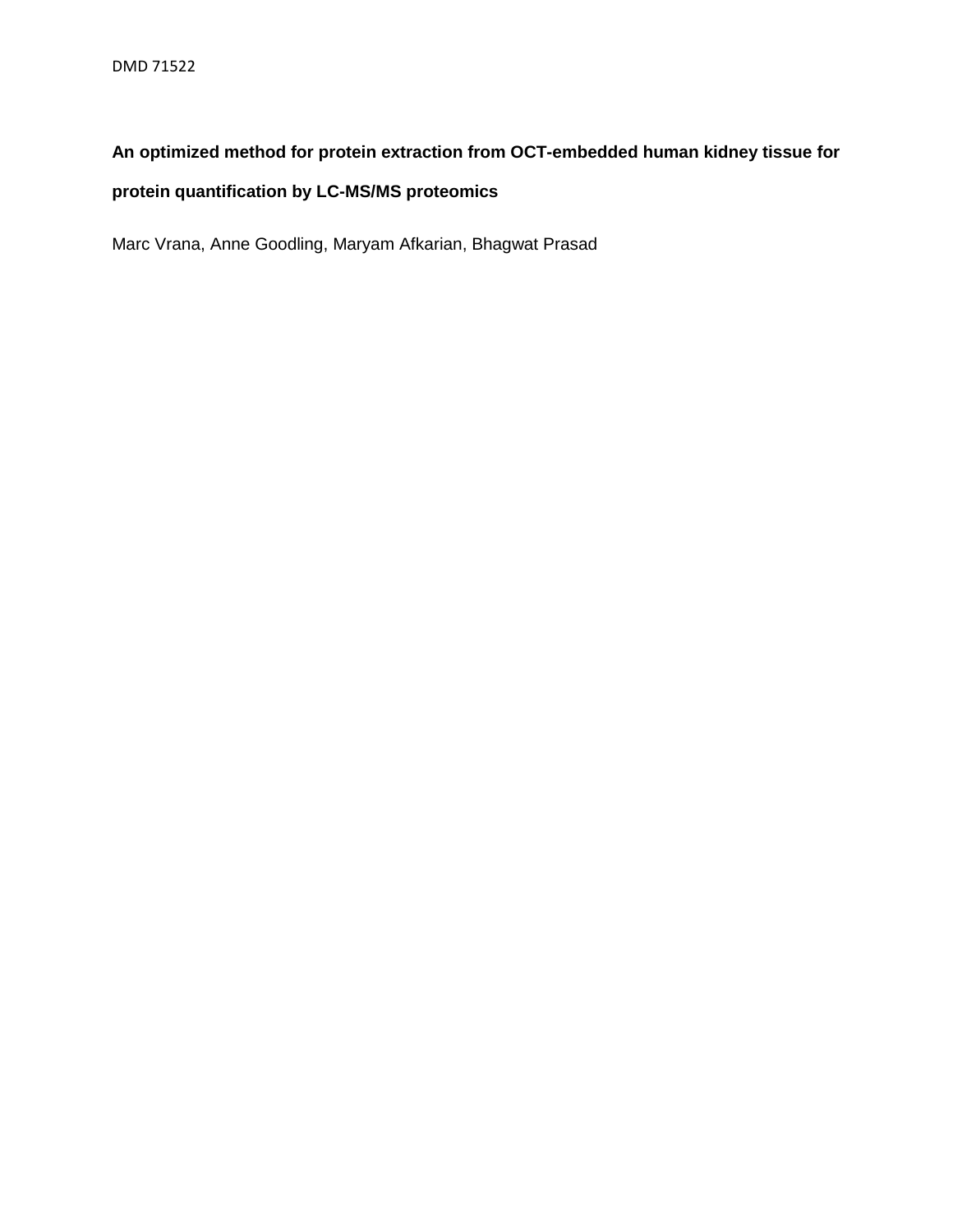## **Table 1S.a: LC Method**

| Column                                                           |           |    |    | UPLC column (ACQUITY UPLC BEH C18 Column, 130A, 1.7 Aum, 3 mm X 150 mm) |  |  |  |
|------------------------------------------------------------------|-----------|----|----|-------------------------------------------------------------------------|--|--|--|
| Guard column                                                     |           |    |    | Security Guard column (C18, 4 mm × 2.0 mm, Phenomenex)                  |  |  |  |
| Run Time:                                                        | 48 min    |    |    |                                                                         |  |  |  |
| Injection volumne                                                | $5 \mu$   |    |    |                                                                         |  |  |  |
| Column oven temperature                                          | 25 °C     |    |    |                                                                         |  |  |  |
| Autosampler temperature                                          | 6 °C      |    |    |                                                                         |  |  |  |
| <b>Gradient Table:</b>                                           |           |    |    |                                                                         |  |  |  |
| Time                                                             | Flow rate | %A | %B |                                                                         |  |  |  |
| 0                                                                | 0.3       | 97 | 3  |                                                                         |  |  |  |
| 3                                                                | 0.3       | 97 | 3  |                                                                         |  |  |  |
| 10                                                               | 0.3       | 90 | 10 |                                                                         |  |  |  |
| 40                                                               | 0.3       | 90 | 10 |                                                                         |  |  |  |
| 40.9                                                             | 0.3       | 97 | 3  |                                                                         |  |  |  |
| 41                                                               | 0.3       | 97 | 3  |                                                                         |  |  |  |
| 48                                                               | 0.3       | 97 | 3  |                                                                         |  |  |  |
| $A = 0.1\%$ formic acid water; B = 0.1% formic acid acetonitrile |           |    |    |                                                                         |  |  |  |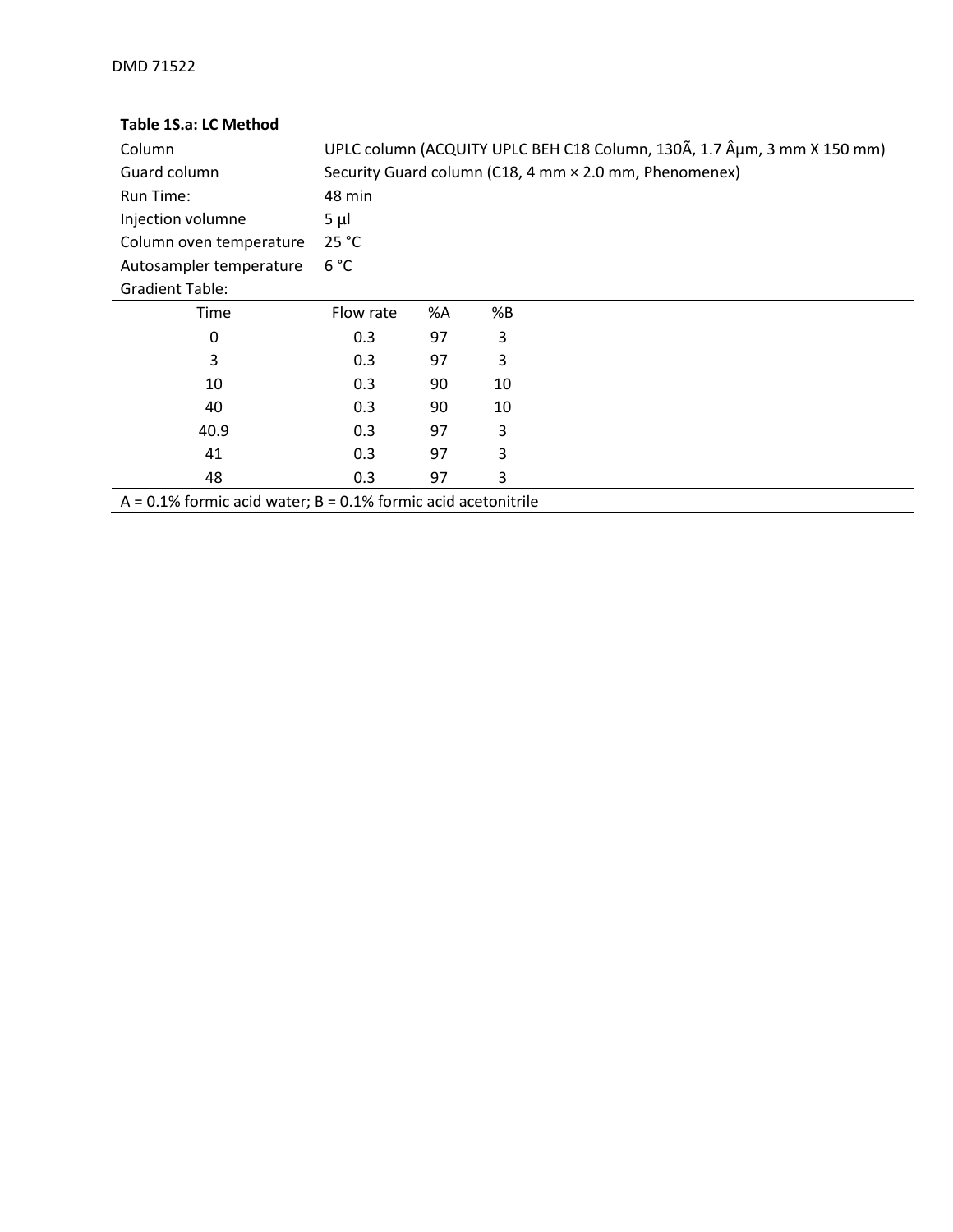## **Table 1S.b: Optimized MRM parameters used for surrogate peptide quantification**

| Protein                    | Abbreviatio<br>n | Accession# | Peptide sequence      | Parent ion | Product<br>ion | Collision<br>energy | Cone<br>voltage |
|----------------------------|------------------|------------|-----------------------|------------|----------------|---------------------|-----------------|
| Aldolase B                 | <b>ALDOB</b>     | P05062     | ELSEIAQSIVANGK        | 729.89     | 318.18         | 35                  | 31              |
| Aldolase B                 | <b>ALDOB</b>     | P05062     | ELSEIAQSIVANGK        | 729.89     | 389.21         | 35                  | 31              |
| Aldolase B                 | <b>ALDOB</b>     | P05062     | ELSEIAQSIVANGK        | 729.89     | 488.28         | 35                  | 31              |
| Aldolase B                 | <b>ALDOB</b>     | P05062     | ELSEIAQSIVANGK        | 729.89     | 887.5          | 35                  | 31              |
| Aldolase B                 | <b>ALDOB</b>     | P05062     | ELSEIAQSIVANGK        | 733.9      | 326.19         | 35                  | 31              |
| Aldolase B                 | <b>ALDOB</b>     | P05062     | ELSEIAQSIVANGK        | 733.9      | 397.22         | 35                  | 31              |
| Aldolase B                 | <b>ALDOB</b>     | P05062     | ELSEIAQSIVANGK        | 733.9      | 496.29         | 35                  | 31              |
| Aldolase B                 | ALDOB            | P05062     | ELVLVTGPSDNQAK        | 735.89     | 243.13         | 35                  | 26              |
| Aldolase B                 | <b>ALDOB</b>     | P05062     | ELVLVTGPSDNQAK        | 735.89     | 342.2          | 35                  | 26              |
| Aldolase B                 | <b>ALDOB</b>     | P05062     | ELVLVTGPSDNQAK        | 735.89     | 917.43         | 35                  | 26              |
| Aldolase B                 | <b>ALDOB</b>     | P05062     | <b>ELVLVTGPSDNQAK</b> | 739.9      | 243.13         | 35                  | 26              |
| Aldolase B                 | <b>ALDOB</b>     | P05062     | ELVLVTGPSDNQAK        | 739.9      | 342.2          | 35                  | 26              |
| Aldolase B                 | <b>ALDOB</b>     | P05062     | <b>ELVLVTGPSDNQAK</b> | 739.9      | 925.44         | 35                  | 26              |
| Aquaporin 2                | AQP2             | P41181     | QSVELHSPQSLPR         | 493.26     | 216.1          | 35                  | 16              |
| Aquaporin 2                | AQP2             | P41181     | QSVELHSPQSLPR         | 493.26     | 272.17         | 35                  | 16              |
| Aquaporin 2                | AQP2             | P41181     | QSVELHSPQSLPR         | 493.26     | 444.21         | 35                  | 16              |
| Aquaporin 2                | AQP2             | P41181     | QSVELHSPQSLPR         | 493.26     | 472.29         | 35                  | 16              |
| Aquaporin 2                | AQP2             | P41181     | QSVELHSPQSLPR         | 493.26     | 600.35         | 35                  | 16              |
| Aquaporin 2                | AQP2             | P41181     | QSVELHSPQSLPR         | 493.26     | 631.85         | 35                  | 16              |
| Aquaporin 2                | AQP2             | P41181     | QSVELHSPQSLPR         | 493.26     | 697.4          | 35                  | 16              |
| Aquaporin 2                | AQP2             | P41181     | QSVELHSPQSLPR         | 493.26     | 784.43         | 35                  | 16              |
| Aquaporin 2                | AQP2             | P41181     | QSVELHSPQSLPR         | 496.6      | 282.18         | 35                  | 16              |
| Aquaporin 2                | AQP2             | P41181     | QSVELHSPQSLPR         | 496.6      | 482.3          | 35                  | 16              |
| Aquaporin 2                | AQP2             | P41181     | QSVELHSPQSLPR         | 496.6      | 707.41         | 35                  | 16              |
| Aquaporin 2                | AQP2             | P41181     | QSVELHSPQSLPR         | 496.6      | 794.44         | 35                  | 16              |
| Arginosuccinate synthase 1 | ASS1             | P00966     | APNTPDILEIEFK         | 743.893    | 1103.5983      | 38                  | 28              |
| Arginosuccinate synthase 1 | ASS1             | P00966     | APNTPDILEIEFK         | 743.893    | 778.4345       | 38                  | 28              |
| Arginosuccinate synthase 1 | ASS1             | P00966     | APNTPDILEIEFK         | 743.893    | 536.3079       | 38                  | 28              |
| Arginosuccinate synthase 1 | ASS1             | P00966     | APNTPDILEIEFK         | 743.893    | 294.1812       | 38                  | 28              |
| Arginosuccinate synthase 1 | ASS1             | P00966     | <b>APNTPDILEIEFK</b>  | 747.9      | 1111.6125      | 38                  | 28              |
| Arginosuccinate synthase 1 | ASS1             | P00966     | APNTPDILEIEFK         | 747.9      | 786.4487       | 38                  | 28              |
| Arginosuccinate synthase 1 | ASS1             | P00966     | <b>APNTPDILEIEFK</b>  | 747.9      | 544.3221       | 38                  | 28              |
| Arginosuccinate synthase 1 | ASS1             | P00966     | <b>APNTPDILEIEFK</b>  | 747.9      | 302.1954       | 38                  | 28              |
| Carbonic anhydrase 2       | CA <sub>2</sub>  | P00918     | YDPSLKPLSVSYDQATSLR   | 714.355    | 790.4054       | 40                  | 29              |
| Carbonic anhydrase 2       | CA <sub>2</sub>  | P00918     | YDPSLKPLSVSYDQATSLR   | 714.355    | 547.3198       | 40                  | 29              |
| Carbonic anhydrase 2       | CA <sub>2</sub>  | P00918     | YDPSLKPLSVSYDQATSLR   | 714.355    | 476.2827       | 40                  | 29              |
| Carbonic anhydrase 2       | CA <sub>2</sub>  | P00918     | YDPSLKPLSVSYDQATSLR   | 714.355    | 931.5045       | 40                  | 29              |
| Carbonic anhydrase 2       | CA <sub>2</sub>  | P00918     | YDPSLKPLSVSYDQATSLR   | 717.3716   | 800.4136       | 40                  | 29              |
| Carbonic anhydrase 2       | CA <sub>2</sub>  | P00918     | YDPSLKPLSVSYDQATSLR   | 717.3716   | 557.3281       | 40                  | 29              |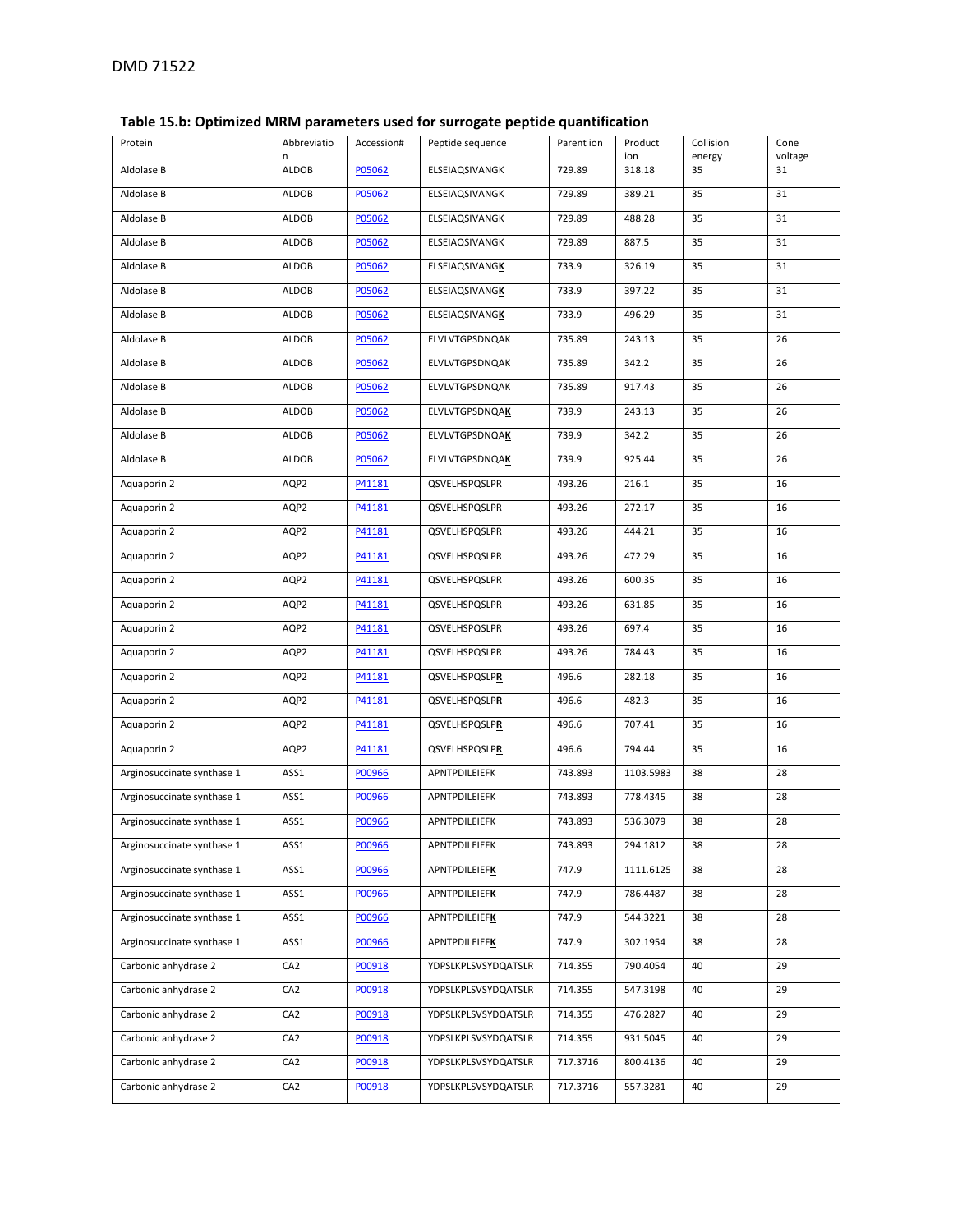| Carbonic anhydrase 2            | CA <sub>2</sub> | P00918 | YDPSLKPLSVSYDQATSLR      | 717.3716 | 486.291  | 40 | 29 |
|---------------------------------|-----------------|--------|--------------------------|----------|----------|----|----|
| Carbonic anhydrase 2            | CA <sub>2</sub> | P00918 | YDPSLKPLSVSYDQATSLR      | 717.3716 | 936.5087 | 40 | 29 |
| Cathepsin H                     | <b>CTSH</b>     | P09668 | VNHAVLAVGYGEK            | 678.87   | 572.31   | 35 | 25 |
| Cathepsin H                     | <b>CTSH</b>     | P09668 | VNHAVLAVGYGEK            | 678.87   | 723.37   | 35 | 25 |
| Cathepsin H                     | <b>CTSH</b>     | P09668 | VNHAVLAVGYGEK            | 678.87   | 836.45   | 35 | 25 |
| Cathepsin H                     | <b>CTSH</b>     | P09668 | VNHAVLAVGYGEK            | 682.88   | 561.27   | 35 | 25 |
| Cathepsin H                     | <b>CTSH</b>     | P09668 | VNHAVLAVGYGEK            | 682.88   | 576.32   | 36 | 25 |
| Cathepsin H                     | <b>CTSH</b>     | P09668 | VNHAVLAVGYGEK            | 682.88   | 943.53   | 35 | 25 |
| CD34                            | CD34            | P28906 | LGILDFTEQDVASHQSYSQ<br>К | 756.04   | 804.37   | 35 | 26 |
| CD34                            | CD34            | P28906 | LGILDFTEQDVASHQSYSQ<br>К | 756.04   | 935.42   | 35 | 26 |
| CD34                            | CD34            | P28906 | LGILDFTEQDVASHQSYSQ<br>Κ | 756.04   | 991.96   | 35 | 26 |
| CD34                            | CD34            | P28906 | LGILDFTEQDVASHQSYSQ<br>K | 758.71   | 808.38   | 35 | 26 |
| CD34                            | CD34            | P28906 | LGILDFTEQDVASHQSYSQ<br>К | 758.71   | 939.43   | 35 | 26 |
| CD34                            | CD34            | P28906 | LGILDFTEQDVASHQSYSQ<br>K | 758.71   | 995.97   | 35 | 26 |
| CD34                            | CD34            | P28906 | SWSPTGER                 | 460.22   | 274.12   | 35 | 16 |
| CD34                            | CD34            | P28906 | SWSPTGER                 | 460.22   | 559.28   | 35 | 16 |
| CD34                            | CD34            | P28906 | SWSPTGER                 | 460.22   | 646.32   | 35 | 16 |
| CD34                            | CD34            | P28906 | <b>SWSPTGER</b>          | 465.22   | 274.12   | 35 | 16 |
| CD34                            | CD34            | P28906 | SWSPTGER                 | 465.22   | 569.29   | 35 | 16 |
| CD34                            | CD34            | P28906 | SWSPTGER                 | 465.22   | 656.33   | 35 | 16 |
| Claudin 5                       | CLDN5           | 000501 | EFYDPSVPVSQK             | 698.34   | 421.24   | 35 | 25 |
| Claudin 5                       | CLDN5           | 000501 | EFYDPSVPVSQK             | 698.34   | 555.21   | 35 | 25 |
| Claudin 5                       | CLDN5           | 000501 | EFYDPSVPVSQK             | 698.34   | 558.33   | 35 | 25 |
| Claudin 5                       | CLDN5           | 000501 | EFYDPSVPVSQK             | 698.34   | 657.39   | 35 | 25 |
| Claudin 5                       | CLDN5           | 000501 | EFYDPSVPVSQK             | 698.34   | 838.36   | 35 | 25 |
| Claudin 5                       | CLDN5           | 000501 | EFYDPSVPVSQK             | 698.34   | 841.48   | 35 | 25 |
| Claudin 5                       | CLDN5           | 000501 | EFYDPSVPVSQK             | 698.34   | 956.51   | 35 | 25 |
| Claudin 5                       | CLDN5           | 000501 | EFYDPSVPVSQK             | 698.34   | 1119.57  | 35 | 25 |
| Claudin 5                       | CLDN5           | 000501 | EFYDPSVPVSQK             | 702.35   | 425.25   | 35 | 25 |
| Claudin 5                       | CLDN5           | 000501 | <b>EFYDPSVPVSQK</b>      | 702.35   | 566.34   | 35 | 25 |
| Claudin 5                       | CLDN5           | 000501 | <b>EFYDPSVPVSQK</b>      | 702.35   | 849.49   | 35 | 25 |
| Claudin 5                       | CLDN5           | 000501 | VYDSVLALSTEVQAAR         | 861.46   | 730.39   | 35 | 26 |
| Claudin 5                       | CLDN5           | 000501 | VYDSVLALSTEVQAAR         | 861.46   | 748.39   | 35 | 26 |
| Claudin 5                       | CLDN5           | 000501 | VYDSVLALSTEVQAAR         | 861.46   | 1045.56  | 35 | 26 |
| Claudin 5                       | CLDN5           | 000501 | VYDSVLALSTEVQAAR         | 866.46   | 378.17   | 35 | 26 |
| Claudin 5                       | CLDN5           | 000501 | VYDSVLALSTEVQAAR         | 866.46   | 564.27   | 35 | 26 |
| Claudin 5                       | CLDN5           | 000501 | VYDSVLALSTEVQAAR         | 866.46   | 871.45   | 35 | 26 |
| Dicarbonyl/L-xylulose reductase | <b>DCXR</b>     | Q7Z4W1 | TQADLDSLVR               | 559.296  | 230.1135 | 38 | 20 |
| Dicarbonyl/L-xylulose reductase | <b>DCXR</b>     | Q7Z4W1 | TQADLDSLVR               | 559.296  | 702.4145 | 38 | 20 |
| Dicarbonyl/L-xylulose reductase | <b>DCXR</b>     | Q7Z4W1 | TQADLDSLVR               | 559.296  | 589.3304 | 38 | 20 |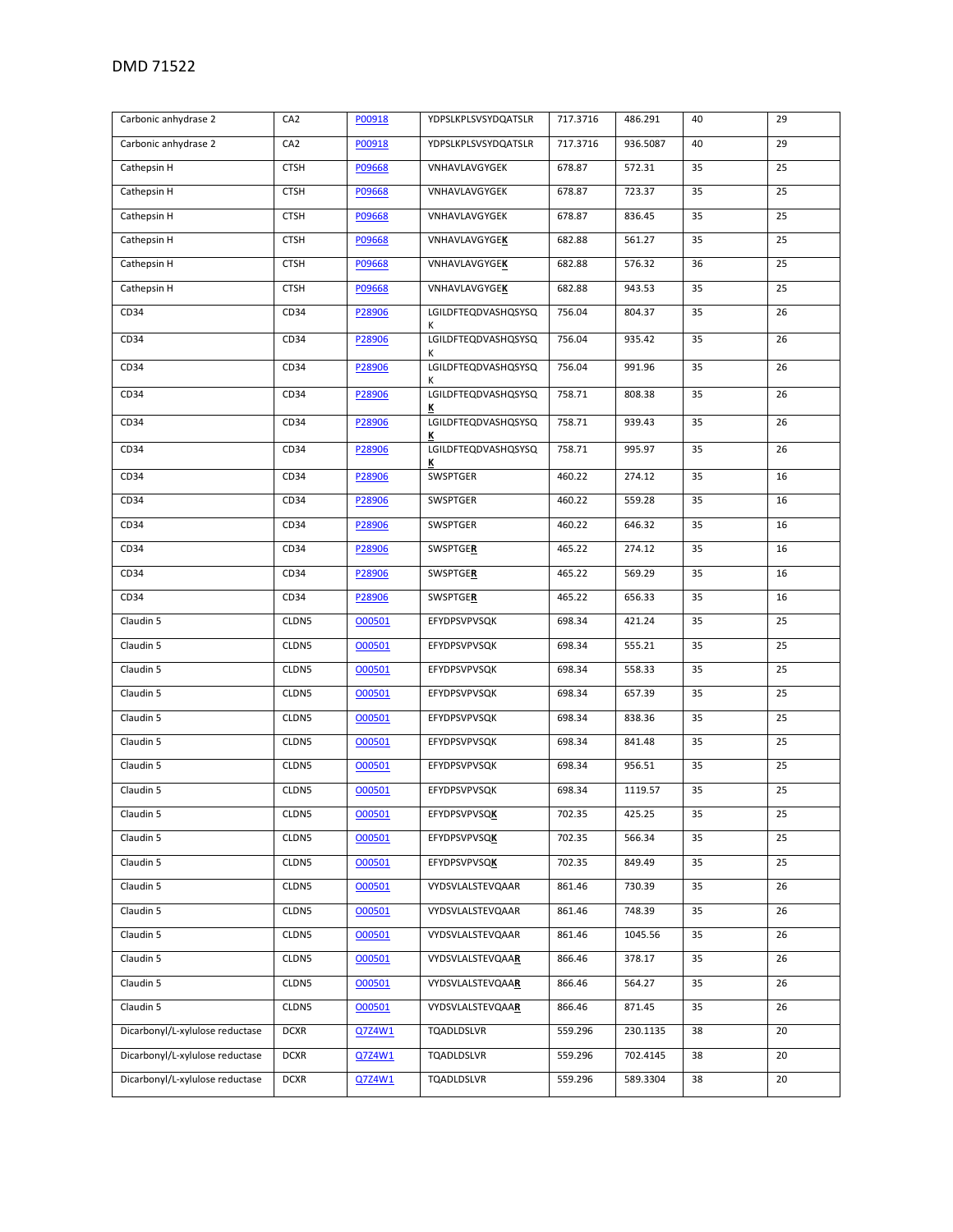|                                 | <b>DCXR</b> |               |                           |          |          |    | 20 |
|---------------------------------|-------------|---------------|---------------------------|----------|----------|----|----|
| Dicarbonyl/L-xylulose reductase |             | Q7Z4W1        | TQADLDSLVR                | 559.296  | 474.3035 | 38 |    |
| Dicarbonyl/L-xylulose reductase | <b>DCXR</b> | Q7Z4W1        | <b>TQADLDSLVR</b>         | 564.3002 | 230.1135 | 38 | 20 |
| Dicarbonyl/L-xylulose reductase | <b>DCXR</b> | Q7Z4W1        | <b>TQADLDSLVR</b>         | 564.3002 | 712.4227 | 38 | 20 |
| Dicarbonyl/L-xylulose reductase | <b>DCXR</b> | Q7Z4W1        | <b>TQADLDSLVR</b>         | 564.3002 | 599.3387 | 38 | 20 |
| Dicarbonyl/L-xylulose reductase | <b>DCXR</b> | Q7Z4W1        | <b>TQADLDSLVR</b>         | 564.3002 | 484.3117 | 38 | 20 |
| Dipeptidase 1                   | DPEP1       | P16444        | VASLIGVEGGHSIDSSLGVL<br>R | 689.38   | 713.87   | 35 | 23 |
| Dipeptidase 1                   | DPEP1       | P16444        | VASLIGVEGGHSIDSSLGVL<br>R | 689.38   | 791.91   | 35 | 23 |
| Dipeptidase 1                   | DPEP1       | P16444        | VASLIGVEGGHSIDSSLGVL<br>R | 689.38   | 948.51   | 35 | 23 |
| Dipeptidase 1                   | DPEP1       | P16444        | VASLIGVEGGHSIDSSLGVL      | 692.72   | 768.4    | 35 | 23 |
| Dipeptidase 1                   | DPEP1       | P16444        | R<br>VASLIGVEGGHSIDSSLGVL | 692.72   | 796.91   | 35 | 23 |
| Dipeptidase 1                   | DPEP1       | P16444        | R<br>VASLIGVEGGHSIDSSLGVL | 692.72   | 953.51   | 35 | 23 |
| Golgi membrane protein 1        | GOLM1       | Q8NBJ4        | R<br><b>DTINLLDQR</b>     | 544.29   | 303.18   | 35 | 16 |
| Golgi membrane protein 1        | GOLM1       | Q8NBJ4        | <b>DTINLLDQR</b>          | 544.29   | 418.2    | 35 | 16 |
| Golgi membrane protein 1        | GOLM1       | Q8NBJ4        | <b>DTINLLDQR</b>          | 544.29   | 758.42   | 35 | 16 |
| Golgi membrane protein 1        | GOLM1       | Q8NBJ4        | <b>DTINLLDQR</b>          | 549.29   | 313.19   | 35 | 16 |
| Golgi membrane protein 1        | GOLM1       | Q8NBJ4        | <b>DTINLLDQR</b>          | 549.29   | 428.21   | 35 | 16 |
| Golgi membrane protein 1        | GOLM1       | Q8NBJ4        | <b>DTINLLDQR</b>          | 549.29   | 768.43   | 35 | 16 |
| Intercell adhesion mol 2        | ICAM2       | P13598        | ILLDEQAQWK                | 622.34   | 333.19   | 35 | 23 |
| Intercell adhesion mol 2        | ICAM2       | P13598        | ILLDEQAQWK                | 622.34   | 904.42   | 35 | 23 |
| Intercell adhesion mol 2        | ICAM2       | P13598        | ILLDEQAQWK                | 622.34   | 1017.5   | 35 | 23 |
| Intercell adhesion mol 2        | ICAM2       | P13598        | ILLDEQAQWK                | 626.35   | 341.2    | 35 | 23 |
| Intercell adhesion mol 2        | ICAM2       | P13598        | <b>ILLDEQAQWK</b>         | 626.35   | 912.43   | 35 | 23 |
| Intercell adhesion mol 2        | ICAM2       | P13598        | ILLDEQAQWK                | 626.35   | 1025.51  | 35 | 23 |
| Junction Plakoglobin            | <b>JUP</b>  | P14923        | LLNQPNQWPLVK              | 725.41   | 456.32   | 35 | 26 |
| Junction Plakoglobin            | <b>JUP</b>  | P14923        | LLNQPNQWPLVK              | 725.41   | 642.4    | 35 | 26 |
| Junction Plakoglobin            | <b>JUP</b>  | P14923        | LLNQPNQWPLVK              | 725.41   | 981.55   | 35 | 26 |
| Junction Plakoglobin            | <b>JUP</b>  | P14923        | LLNQPNQWPLVK              | 729.42   | 469.28   | 35 | 26 |
| Junction Plakoglobin            | <b>JUP</b>  | P14923        | <b>LLNQPNQWPLVK</b>       | 729.42   | 650.41   | 35 | 26 |
| Junction Plakoglobin            | <b>JUP</b>  | P14923        | LLNQPNQWPLVK              | 729.42   | 989.56   | 35 | 26 |
| Multidrug resistance protein 1  | P-gp        | P08183        | <b>NTTGALTTR</b>          | 467.6    | 618.3    | 30 | 16 |
| Multidrug resistance protein 1  | $P-gp$      | P08183        | NTTGALTTR                 | 467.6    | 719.4    | 30 | 16 |
| Multidrug resistance protein 1  | $P-gp$      | P08183        | <b>NTTGALTTR</b>          | 472.6    | 628.3    | 30 | 16 |
| Multidrug resistance protein 1  | P-gp        | P08183        | <b>NTTGALTTR</b>          | 472.6    | 729.5    | 30 | 16 |
| Podocalyxin-like                | PODXL       | Q9NZ53        | LGDQGPPEEAEDR             | 706.82   | 290.15   | 35 | 26 |
| Podocalyxin-like                | PODXL       | <b>Q9NZ53</b> | LGDQGPPEEAEDR             | 706.82   | 419.19   | 35 | 26 |
| Podocalyxin-like                | PODXL       | Q9NZ53        | LGDQGPPEEAEDR             | 706.82   | 490.23   | 35 | 26 |
| Podocalyxin-like                | PODXL       | Q9NZ53        | LGDQGPPEEAEDR             | 706.82   | 564.25   | 35 | 26 |
| Podocalyxin-like                | PODXL       | <b>Q9NZ53</b> | LGDQGPPEEAEDR             | 706.82   | 619.27   | 35 | 26 |
| Podocalyxin-like                | PODXL       | Q9NZ53        | LGDQGPPEEAEDR             | 706.82   | 845.36   | 35 | 26 |
| Podocalyxin-like                | PODXL       | Q9NZ53        | LGDQGPPEEAEDR             | 706.82   | 942.42   | 35 | 26 |
|                                 |             |               |                           |          |          |    |    |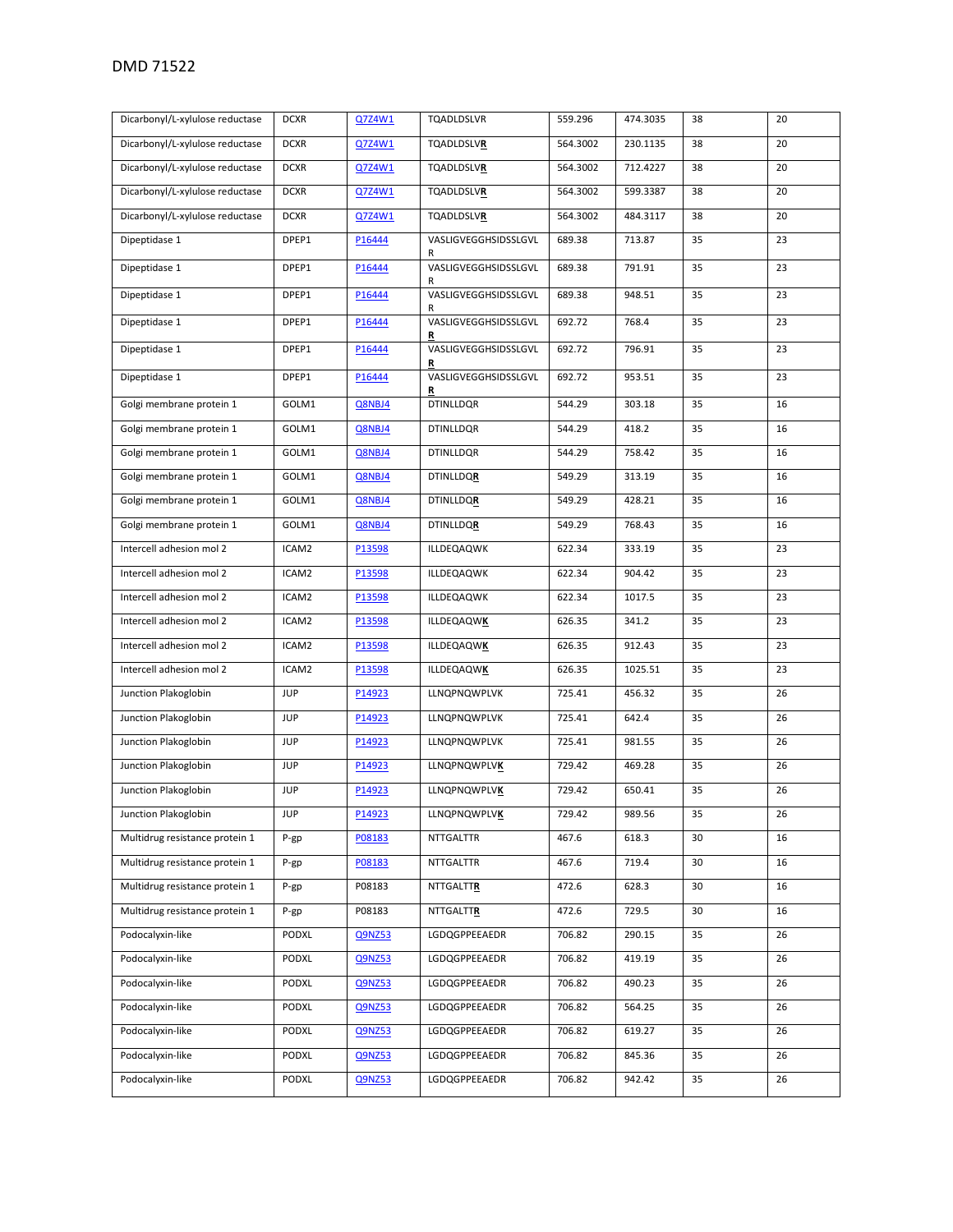| Podocalyxin-like               | PODXL             | <b>Q9NZ53</b>  | LGDQGPPEEAEDR           | 706.82         | 999.44         | 35 | 26 |
|--------------------------------|-------------------|----------------|-------------------------|----------------|----------------|----|----|
| Podocalyxin-like               | PODXL             | Q9NZ53         | LGDQGPPEEAEDR           | 711.82218<br>6 | 952.42458<br>5 | 35 | 26 |
| Podocalyxin-like               | PODXL             | <b>Q9NZ53</b>  | LGDQGPPEEAEDR           | 711.82218<br>6 | 855.37182<br>1 | 35 | 26 |
| Podocalyxin-like               | PODXL             | Q9NZ53         | LGDQGPPEEAEDR           | 711.82218<br>6 | 758.31905<br>7 | 35 | 26 |
| Podocalyxin-like               | PODXL             | Q9NZ53         | LGDQGPPEEAEDR           | 711.82218<br>6 | 794.36790<br>9 | 35 | 26 |
| Podocalyxin-like               | PODXL             | Q9NZ53         | LGDQGPPEEAEDR           | 711.82218<br>6 | 923.41050<br>2 | 35 | 26 |
| Podocalyxin-like               | PODXL             | Q9NZ53         | LGDQGPPEEAEDR           | 711.82218<br>6 | 994.44761<br>6 | 35 | 26 |
| Podocin                        | NPHS2             | <b>Q9NP85</b>  | LPAGLQHSLAVEAEAQR       | 597.32         | 211.14         | 35 | 15 |
| Podocin                        | NPHS2             | <b>Q9NP85</b>  | LPAGLQHSLAVEAEAQR       | 597.32         | 282.18         | 35 | 15 |
| Podocin                        | NPHS2             | <b>Q9NP85</b>  | LPAGLQHSLAVEAEAQR       | 597.32         | 437.23         | 35 | 15 |
| Podocin                        | NPHS2             | <b>Q9NP85</b>  | LPAGLQHSLAVEAEAQR       | 597.32         | 574.29         | 35 | 15 |
| Podocin                        | NPHS <sub>2</sub> | <b>Q9NP85</b>  | LPAGLQHSLAVEAEAQR       | 597.32         | 703.34         | 35 | 15 |
| Podocin                        | NPHS2             | <b>Q9NP85</b>  | LPAGLQHSLAVEAEAQR       | 597.32         | 838.94         | 35 | 15 |
| Podocin                        | NPHS2             | <b>Q9NP85</b>  | LPAGLQHSLAVEAEAQR       | 597.32         | 873.44         | 35 | 15 |
| Podocin                        | NPHS2             | <b>Q9NP85</b>  | LPAGLQHSLAVEAEAQR       | 597.32         | 1416.75        | 35 | 15 |
| Podocin                        | NPHS2             | <b>Q9NP85</b>  | LPAGLQHSLAVEAEAQR       | 600.66         | 584.3          | 35 | 15 |
| Podocin                        | NPHS2             | <b>Q9NP85</b>  | LPAGLQHSLAVEAEAQR       | 600.66         | 713.35         | 35 | 15 |
| Podocin                        | NPHS2             | <b>Q9NP85</b>  | LPAGLQHSLAVEAEAQR       | 600.66         | 843.94         | 35 | 15 |
| Podocin                        | NPHS2             | <b>Q9NP85</b>  | LPAGLQHSLAVEAEAQR       | 600.66         | 883.45         | 35 | 15 |
| SERPINA1                       | SERPINA1          | P01009         | DTEEEDFHVDQVTTVK        | 631.29         | 587.3173       | 35 | 21 |
| SERPINA1                       | SERPINA1          | P01009         | DTEEEDFHVDQVTTVK        | 631.29         | 709.3521       | 35 | 21 |
| SERPINA1                       | SERPINA1          | P01009         | DTEEEDFHVDQVTTVK        | 631.29         | 838.3947       | 35 | 21 |
| SERPINA1                       | SERPINA1          | P01009         | <b>DTEEEDFHVDQVTTVK</b> | 633.96         | 591.32         | 35 | 21 |
| SERPINA1                       | SERPINA1          | P01009         | <b>DTEEEDFHVDQVTTVK</b> | 633.96         | 713.36         | 35 | 21 |
| SERPINA1                       | SERPINA1          | P01009         | <b>DTEEEDFHVDQVTTVK</b> | 633.96         | 842.4          | 35 | 21 |
| SLAPAVVTGK                     | SLAPAVVTG         | SLAPAVVTG      | SLAPAVVTGK              | 471.79         | 671.41         | 35 | 15 |
| SLAPAVVTGK                     | SLAPAVVTG<br>Κ    | SLAPAVVTG<br>к | SLAPAVVTGK              | 471.79         | 742.45         | 35 | 15 |
| SLAPAVVTGK                     | SLAPAVVTG<br>K    | SLAPAVVTG<br>K | <b>SLAPAVVTGK</b>       | 475.8          | 272.16         | 35 | 15 |
| SLAPAVVTGK                     | SLAPAVVTG<br>K    | SLAPAVVTG<br>Κ | SLAPAVVTGK              | 475.8          | 679.42         | 35 | 15 |
| SLAPAVVTGK                     | SLAPAVVTG<br>K    | SLAPAVVTG<br>Κ | <b>SLAPAVVTGK</b>       | 475.8          | 750.46         | 35 | 15 |
| SLAPAVVTGK                     | SLAPAVVTG<br>Κ    | SLAPAVVTG<br>Κ | SPGVAELSLR              | 514.79         | 617.36         | 35 | 18 |
| SLAPAVVTGK                     | SLAPAVVTG<br>Κ    | SLAPAVVTG<br>K | SPGVAELSLR              | 514.79         | 688.4          | 35 | 18 |
| SLAPAVVTGK                     | SLAPAVVTG<br>Κ    | SLAPAVVTG<br>K | SPGVAELSLR              | 514.79         | 844.49         | 35 | 18 |
| SLAPAVVTGK                     | SLAPAVVTG<br>к    | SLAPAVVTG<br>к | SPGVAELSLR              | 519.79         | 627.37         | 35 | 18 |
| SLAPAVVTGK                     | SLAPAVVTG         | SLAPAVVTG<br>ĸ | <b>SPGVAELSLR</b>       | 519.79         | 698.41         | 35 | 18 |
| Sodium/glucose cotransporter 2 | SGLT2             | P31639         | LEDISEDPSWAR            | 709.33         | 616.32         | 35 | 24 |
| Sodium/glucose cotransporter 2 | SGLT2             | P31639         | LEDISEDPSWAR            | 709.33         | 947.42         | 35 | 24 |
| Sodium/glucose cotransporter 2 | SGLT2             | P31639         | LEDISEDPSWAR            | 709.33         | 1175.5327      | 35 | 24 |
| Sodium/glucose cotransporter 2 | SGLT2             | P31639         | LEDISEDPSWAR            | 714.33         | 626.33         | 35 | 24 |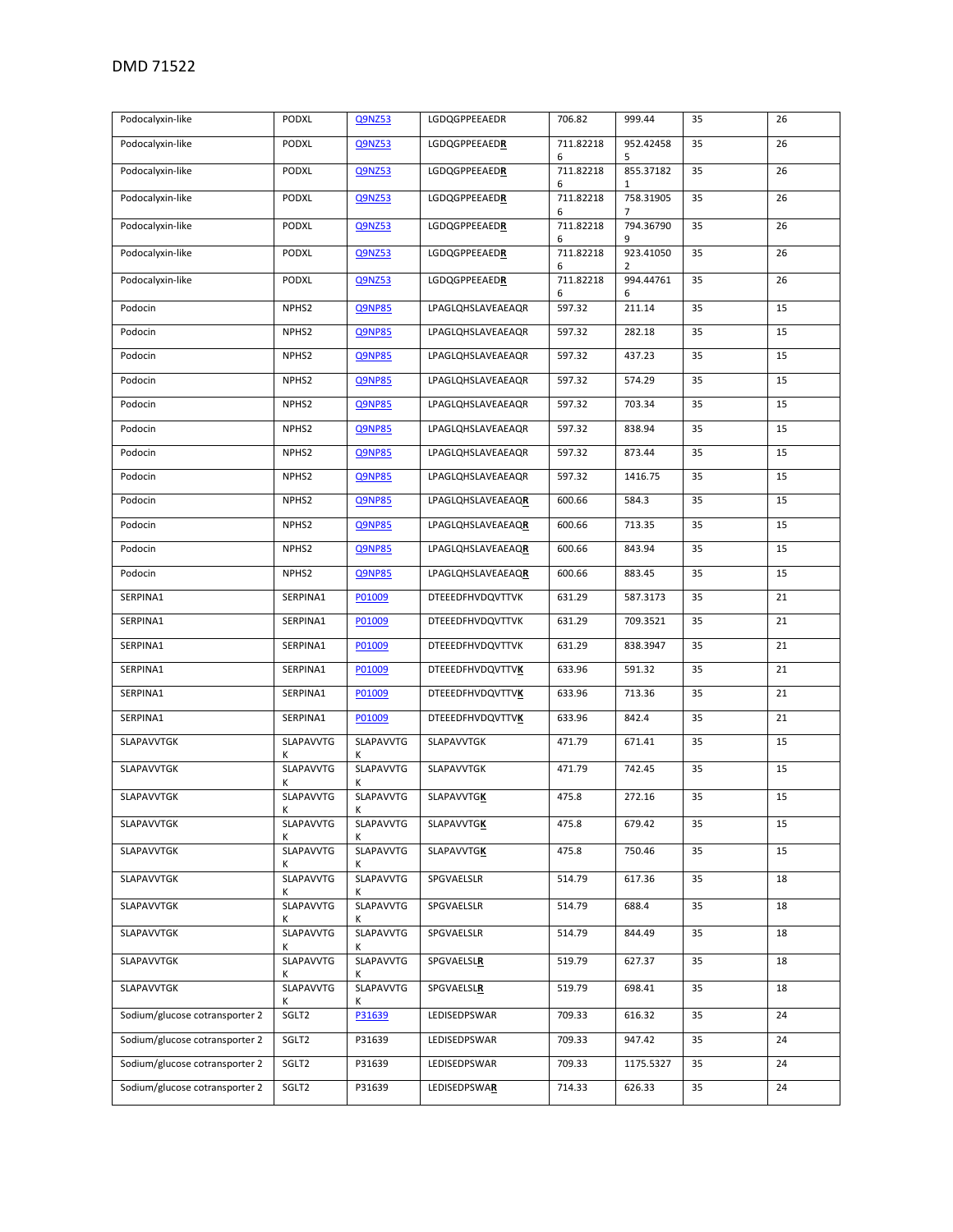| Sodium/glucose cotransporter 2                                                                                                           | SGLT2            | P31639        | LEDISEDPSWAR               | 714.33 | 741.36 | 35 | 24 |  |
|------------------------------------------------------------------------------------------------------------------------------------------|------------------|---------------|----------------------------|--------|--------|----|----|--|
| Sodium/glucose cotransporter 2                                                                                                           | SGLT2            | P31639        | LEDISEDPSWAR               | 714.33 | 957.43 | 35 | 24 |  |
| Solute carrier family 22 member<br>2                                                                                                     | OCT <sub>2</sub> | 015244        | LNPSFLDLVR                 | 587.34 | 615.38 | 35 | 18 |  |
| Solute carrier family 22 member<br>2                                                                                                     | OCT <sub>2</sub> | 015244        | LNPSFLDLVR                 | 587.34 | 762.45 | 35 | 18 |  |
| Solute carrier family 22 member<br>2                                                                                                     | OCT <sub>2</sub> | 015244        | LNPSFLDLVR                 | 587.34 | 849.48 | 35 | 18 |  |
| Solute carrier family 22 member<br>2                                                                                                     | OCT <sub>2</sub> | 015244        | LNPSFLDLVR                 | 587.34 | 946.54 | 35 | 18 |  |
| Solute carrier family 22 member<br>2                                                                                                     | OCT <sub>2</sub> | 015244        | LNPSFLDLVR                 | 592.34 | 228.13 | 35 | 18 |  |
| Solute carrier family 22 member<br>2                                                                                                     | OCT <sub>2</sub> | 015244        | LNPSFLDLVR                 | 592.34 | 284.2  | 35 | 18 |  |
| Solute carrier family 22 member<br>2                                                                                                     | OCT <sub>2</sub> | 015244        | LNPSFLDLVR                 | 592.34 | 397.28 | 35 | 18 |  |
| Solute carrier family 22 member<br>2                                                                                                     | OCT <sub>2</sub> | 015244        | LNPSFLDLVR                 | 592.34 | 512.31 | 35 | 18 |  |
| Solute carrier family 22 member<br>6                                                                                                     | OAT1             | Q4U2R8        | TSLAVLGK                   | 394.75 | 416.29 | 35 | 16 |  |
| Solute carrier family 22 member<br>6                                                                                                     | OAT1             | <b>Q4U2R8</b> | <b>TSLAVLGK</b>            | 394.75 | 487.32 | 35 | 16 |  |
| Solute carrier family 22 member                                                                                                          | OAT1             | Q4U2R8        | TSLAVLGK                   | 394.75 | 600.41 | 35 | 16 |  |
| 6<br>Solute carrier family 22 member<br>6                                                                                                | OAT1             | Q4U2R8        | <b>TSLAVLGK</b>            | 398.76 | 495.33 | 35 | 16 |  |
| Solute carrier family 22 member<br>6                                                                                                     | OAT1             | Q4U2R8        | <b>TSLAVLGK</b>            | 398.76 | 608.42 | 35 | 16 |  |
| Solute carrier family 22 member<br>8                                                                                                     | OAT3             | Q8TCC7        | <b>TVLAVFGK</b>            | 417.76 | 450.27 | 35 | 15 |  |
| Solute carrier family 22 member<br>8                                                                                                     | OAT3             | Q8TCC7        | <b>TVLAVFGK</b>            | 417.76 | 521.31 | 35 | 15 |  |
| Solute carrier family 22 member<br>8                                                                                                     | OAT3             | Q8TCC7        | <b>TVLAVFGK</b>            | 417.76 | 634.39 | 35 | 15 |  |
| Solute carrier family 22 member<br>8                                                                                                     | OAT3             | Q8TCC7        | <b>TVLAVFGK</b>            | 421.77 | 458.28 | 35 | 15 |  |
| Solute carrier family 22 member<br>8                                                                                                     | OAT3             | Q8TCC7        | <b>TVLAVFGK</b>            | 421.77 | 642.4  | 35 | 15 |  |
| Tamm-Horsfall Protein                                                                                                                    | THP              | P07911        | <b>DWVSVVTPAR</b>          | 565.3  | 302.11 | 35 | 21 |  |
| Tamm-Horsfall Protein                                                                                                                    | THP              | P07911        | <b>DWVSVVTPAR</b>          | 565.3  | 729.43 | 35 | 21 |  |
| Tamm-Horsfall Protein                                                                                                                    | THP              | P07911        | <b>DWVSVVTPAR</b>          | 565.3  | 828.49 | 35 | 21 |  |
| Tamm-Horsfall Protein                                                                                                                    | THP              | P07911        | <b>DWVSVVTPAR</b>          | 565.3  | 302.11 | 35 | 21 |  |
| Tamm-Horsfall Protein                                                                                                                    | THP              | P07911        | <b>DWVSVVTPAR</b>          | 565.3  | 729.43 | 35 | 21 |  |
| Tamm-Horsfall Protein                                                                                                                    | THP              | P07911        | <b>DWVSVVTPAR</b>          | 565.3  | 828.49 | 35 | 21 |  |
| Tamm-Horsfall Protein                                                                                                                    | THP              | P07911        | <b>DWVSVVTPAR</b>          | 570.3  | 454.27 | 35 | 21 |  |
| Tamm-Horsfall Protein                                                                                                                    | THP              | P07911        | <b>DWVSVVTPAR</b>          | 570.3  | 739.44 | 35 | 21 |  |
| Tamm-Horsfall Protein                                                                                                                    | THP              | P07911        | <b>DWVSVVTPAR</b>          | 570.3  | 838.5  | 35 | 21 |  |
| Tamm-Horsfall Protein                                                                                                                    | THP              | P07911        | <b>DWVSVVTPAR</b>          | 570.3  | 454.27 | 35 | 21 |  |
| Tamm-Horsfall Protein                                                                                                                    | THP              | P07911        | <b>DWVSVVTPAR</b>          | 570.3  | 739.44 | 35 | 21 |  |
| Tamm-Horsfall Protein                                                                                                                    | THP              | P07911        | <b>DWVSVVTPAR</b>          | 570.3  | 838.5  | 35 | 21 |  |
| Tight Junction protein 1                                                                                                                 | ZO <sub>1</sub>  | Q07157        | <b>DNPHFQSGETSIVISDVLK</b> | 696.02 | 657.29 | 35 | 18 |  |
| Tight Junction protein 1                                                                                                                 | ZO1              | Q07157        | <b>DNPHFQSGETSIVISDVLK</b> | 696.02 | 674.41 | 35 | 18 |  |
| Tight Junction protein 1                                                                                                                 |                  |               |                            |        |        |    |    |  |
|                                                                                                                                          | ZO1              | Q07157        | <b>DNPHFQSGETSIVISDVLK</b> | 696.02 | 773.48 | 35 | 18 |  |
| Tight Junction protein 1                                                                                                                 | ZO1              | Q07157        | <b>DNPHFQSGETSIVISDVLK</b> | 698.69 | 569.33 | 35 | 18 |  |
| Tight Junction protein 1                                                                                                                 | ZO1              | Q07157        | <b>DNPHFQSGETSIVISDVLK</b> | 698.69 | 682.42 | 35 | 18 |  |
| Tight Junction protein 1                                                                                                                 | ZO1              | Q07157        | <b>DNPHFQSGETSIVISDVLK</b> | 698.69 | 781.49 | 35 | 18 |  |
| K and R shown in bold and italic are the labeled [13C615N2]-lysine and [13C615N4]-arginine residues, respectively in the heavy peptides. |                  |               |                            |        |        |    |    |  |